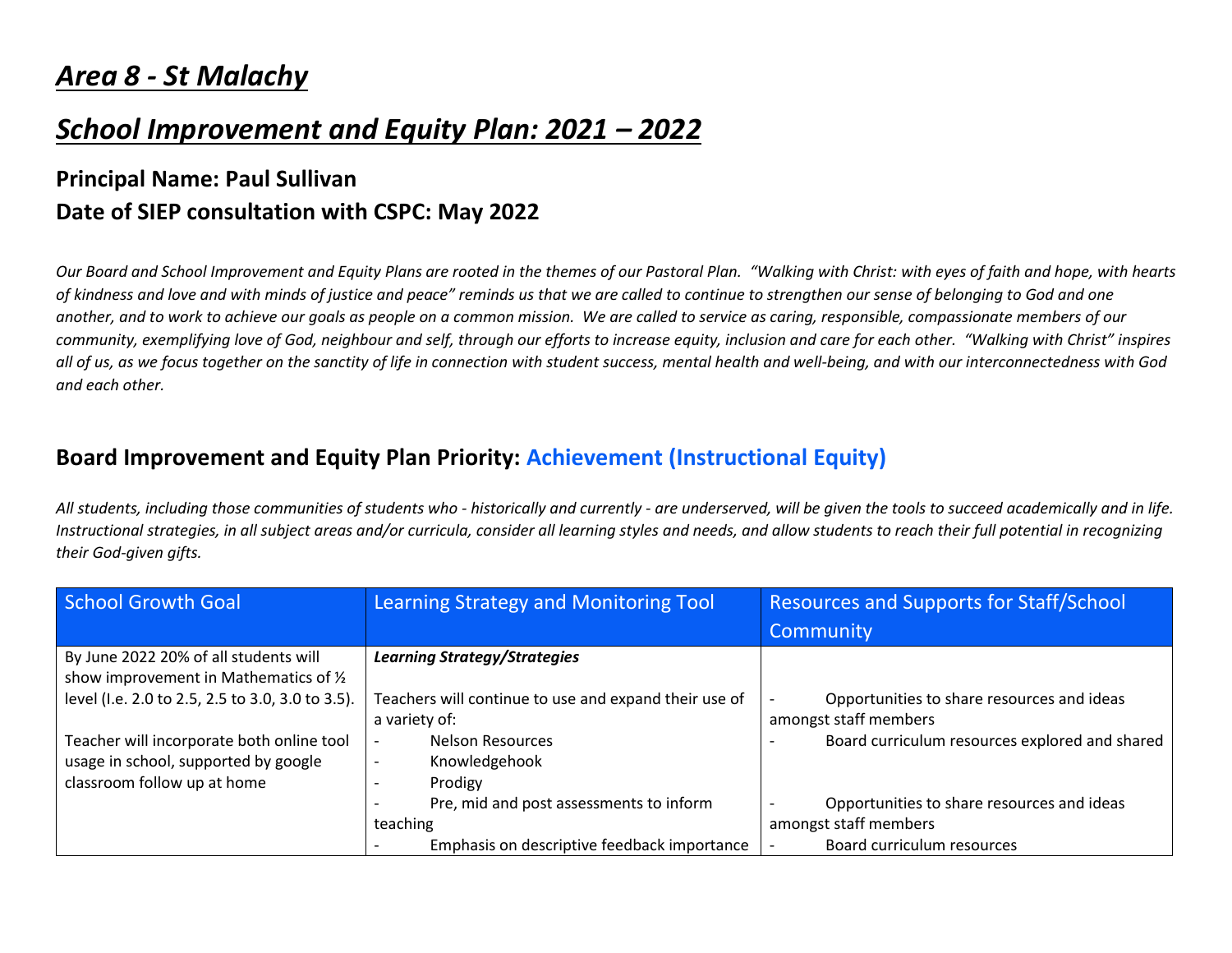| Teachers will focus on target students to | Use of google classes to reinforce learning,                                                                                                                                      | Variety of instructional techniques employed by<br>$\overline{\phantom{a}}$                                                                                                                                                                    |
|-------------------------------------------|-----------------------------------------------------------------------------------------------------------------------------------------------------------------------------------|------------------------------------------------------------------------------------------------------------------------------------------------------------------------------------------------------------------------------------------------|
| inform success of concept acquisition and | and illicit parent support and awareness of                                                                                                                                       | all teachers                                                                                                                                                                                                                                   |
| application                               | mathematics                                                                                                                                                                       | ** Greater access to technology (School block<br>budget for device availability)<br>Continue deeper support for sharing online<br>resources amongst each other<br>Sp Ed teachers liaising with classroom teachers<br>for sharing of strategies |
|                                           | <b>Evidence and Monitoring Tools</b>                                                                                                                                              |                                                                                                                                                                                                                                                |
|                                           | <b>Evidence and Monitoring Tools</b><br>Feb & June Report Cards<br>Pre and post assessments<br>Case conferences<br>$\overline{\phantom{a}}$<br>Unit tests<br>Student conferencing |                                                                                                                                                                                                                                                |

#### **Board Improvement and Equity Plan Priority: Human Rights and Equity**

*Created in the image and likeness of God, every person possesses an intrinsic dignity which must always be respected. (Institute of Catholic Education (ICE), 2019)*

*All students will have an equal opportunity to succeed, thrive, and reach their God-given full potential. This requires boards to address systemic discrimination and eliminate disparities in educational experiences for students who are underserved by the education system, revealed by the collection and analysis of demographic data.*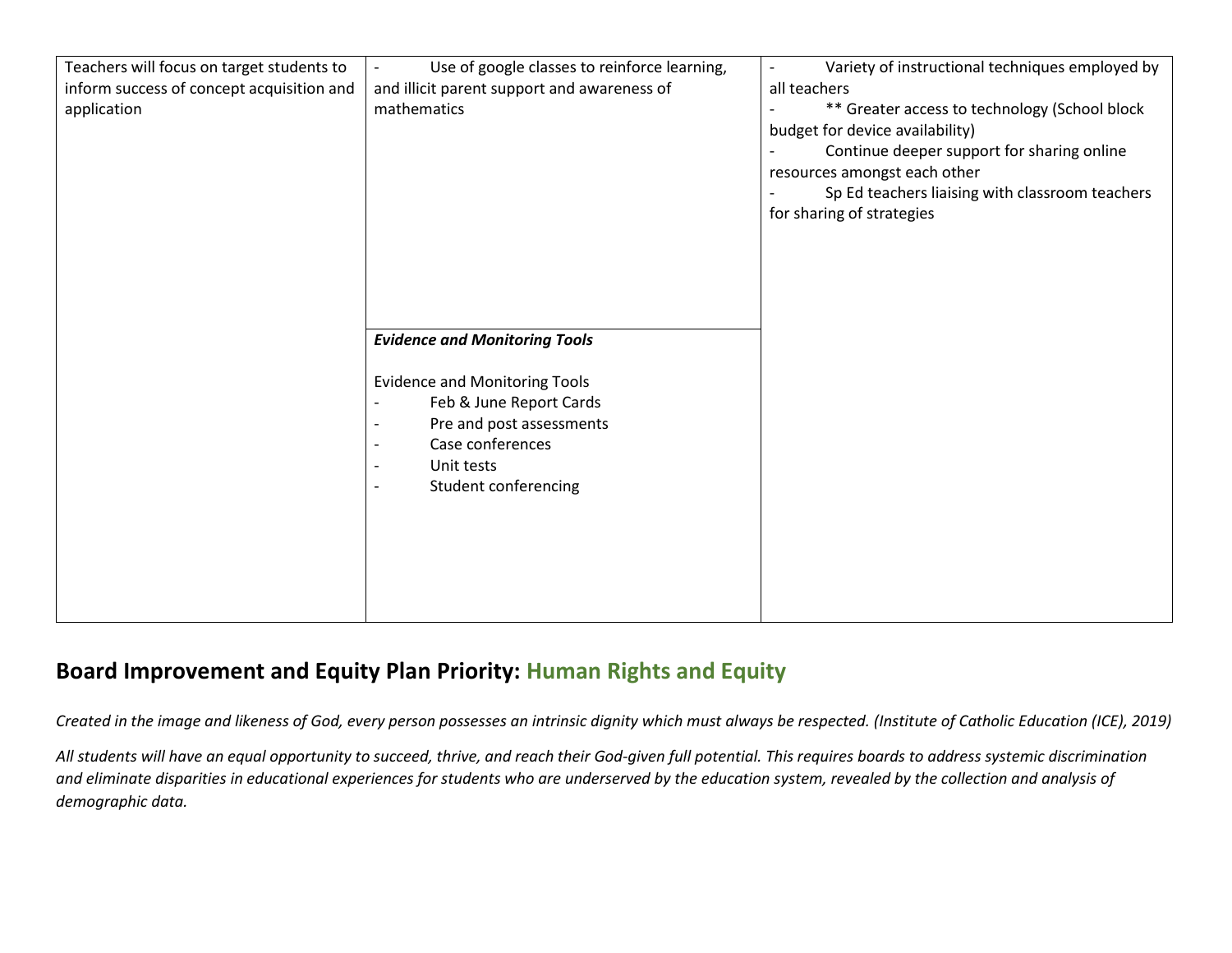| <b>School Growth Goal</b>                                                                                                                                                                                                        | Learning Strategy and Monitoring Tool                                                                                                                                                                                                                                                                                                                                                                                                                                                                                                                                                     | <b>Resources and Supports for Staff/School</b><br>Community                                                                                                                                                                                                          |
|----------------------------------------------------------------------------------------------------------------------------------------------------------------------------------------------------------------------------------|-------------------------------------------------------------------------------------------------------------------------------------------------------------------------------------------------------------------------------------------------------------------------------------------------------------------------------------------------------------------------------------------------------------------------------------------------------------------------------------------------------------------------------------------------------------------------------------------|----------------------------------------------------------------------------------------------------------------------------------------------------------------------------------------------------------------------------------------------------------------------|
| Staff to lead and facilitate a variety of<br>equity and learning experiences over<br>the course of the year.<br>This will be highlighted by well<br>publicized schoolwide projects and<br>learning.<br>100% of students involved | <b>Learning Strategy/Strategies</b><br>Staff to lead and facilitate a variety of equity and<br>learning experiences over the course of the year.<br>Staff will lead students on a more in-depth learning<br>and exploration of issues such as: -<br>Indigenous<br>Issues: September Every Child Matters, Treaty<br>Recognition Week, African Canadian History &<br>Contributions all year, with emphasis in February,<br>Pink Shirt Day(s), Pride Awareness.<br>Schoolwide PA Announcements with equity<br>focus; schoolwide Art Projects, Front Bulletin Board<br><b>Shared Monthly</b>  | NCC Team and access to Board Resources<br>re-emphasized by Principal<br>Continued excellent sharing amongst staff<br>of online resources and ideas<br>Staff education opportunities<br>NCC Team; Staff shared resources and learnings;<br><b>TCDSB Support Staff</b> |
|                                                                                                                                                                                                                                  | <b>Evidence and Monitoring Tools</b><br>Staff Evaluation of success of depth of student<br>awareness and year-long learning on equity issues.<br>Safe and caring Climate Survey to be reviewed.<br>May/June review of successes of topics such as: -<br>Indigenous Issues: September Every Child<br>Matters, Treaty Recognition Week, African Canadian<br>History & Contributions all year, with emphasis in<br>February, Pink Shirt Day(s), Pride Awareness.<br>Schoolwide PA Announcements with equity<br>focus; schoolwide Art Projects, Front Bulletin Board<br><b>Shared Monthly</b> |                                                                                                                                                                                                                                                                      |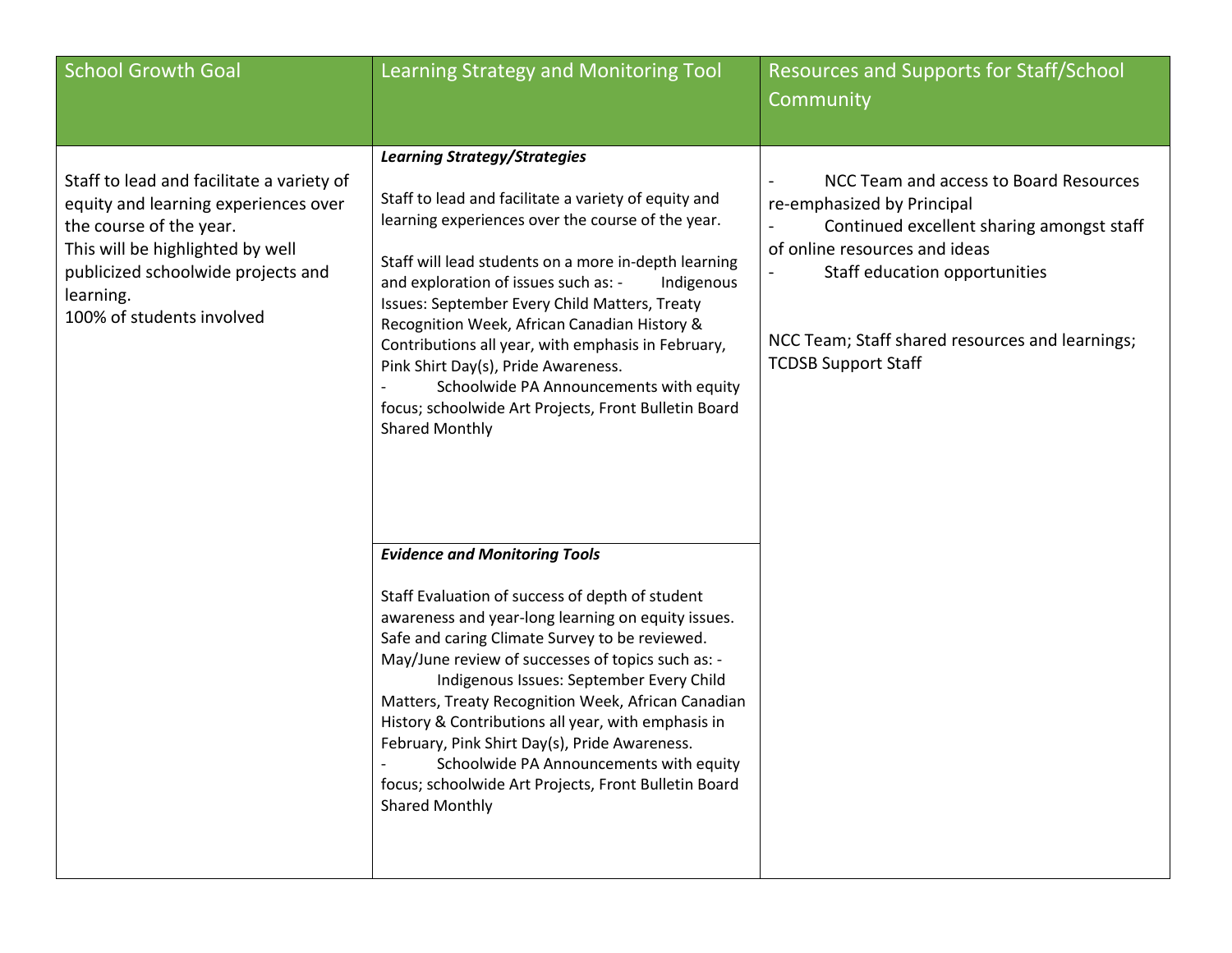### **Board Improvement and Equity Plan Priority: Mental Health, Well-Being and Engagement (Faith and Wellness)**

*Catholic education encourages an understanding of human life as an integration of body, mind and spirit and fosters the search for meaning as a lifelong spiritual and academic quest. Health, wholeness and well-being contribute to students' ability to learn to be life-long learners and live healthy, Faith-filled active lives. (Institute of Catholic Education (ICE), 2020)*

*All students will be supported to improve mental health, well-being and engagement, which requires boards to foster a sense of belonging and a positive school environment that provides students with appropriate, timely and quality school-based mental health supports, using a tiered approach to intervention.*

| <b>School Growth Goal</b>                                                                                                                                                                                                                                                                      | Learning Strategy and Monitoring Tool                                                                                                                                                                                                                                                                                                                                                                                                         | <b>Resources and Supports for Staff/School</b><br>Community                                                                                                                                                                                                                                                                                     |
|------------------------------------------------------------------------------------------------------------------------------------------------------------------------------------------------------------------------------------------------------------------------------------------------|-----------------------------------------------------------------------------------------------------------------------------------------------------------------------------------------------------------------------------------------------------------------------------------------------------------------------------------------------------------------------------------------------------------------------------------------------|-------------------------------------------------------------------------------------------------------------------------------------------------------------------------------------------------------------------------------------------------------------------------------------------------------------------------------------------------|
| Support student Mental Health through<br>deliberate and focused discussions of<br>social emotional needs with all<br>students.<br>Goal is that the large majority (75-80%)<br>of students in the Gr 6 & 8 Safe and<br>Caring Survey indicate a positive self-<br>image and view on school/life | <b>Learning Strategy/Strategies</b><br>At Risk students flagged through staff<br>(connecting with siblings' teachers, case conf)<br>Dedicated instruction on social/emotional<br>needs, and positive self-image.<br>support for parents (encourage staff to<br>consciously reach out to parents to identify at risk<br>families/students)<br>Promotion of practicing wellness strategies<br>Schoolwide art theme (poster creation<br>contest) | Support from TCDSB team (Social Work, Psych,<br>Guidance) & TCDSB Mental Health and Well-Being<br>strategy support<br>Journals (goal setting, reflections)<br>"I can" statements<br>TCDSB Support Team: guidance, social work,<br>psych<br>Mental Health<br><b>TCDSB</b><br>Well<br>Being<br>and<br>strategy; connection to TCDSB support leads |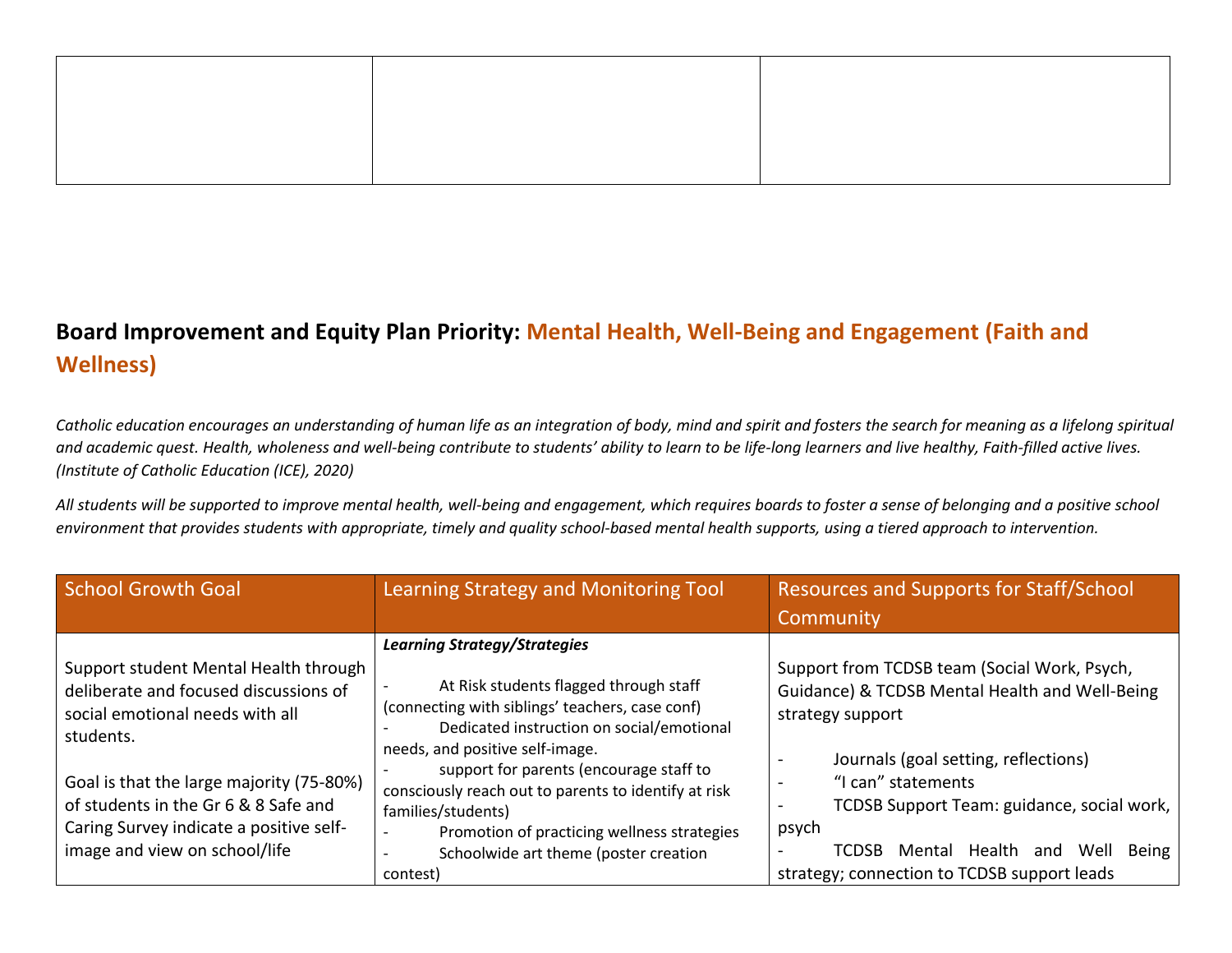| Pink Shirt Day, Pride awareness<br>$\overline{\phantom{a}}$ | Bell Let's Talk utilized<br>$\blacksquare$ |
|-------------------------------------------------------------|--------------------------------------------|
| Building confidence through effective                       |                                            |
| differentiated instruction                                  |                                            |
|                                                             |                                            |
|                                                             |                                            |
|                                                             |                                            |
|                                                             |                                            |
|                                                             |                                            |
|                                                             |                                            |
|                                                             |                                            |
|                                                             |                                            |
|                                                             |                                            |
|                                                             |                                            |
|                                                             |                                            |
|                                                             |                                            |
|                                                             |                                            |
| <b>Evidence and Monitoring Tools</b>                        |                                            |
|                                                             |                                            |
| Safe and Caring Survey. Staff evaluation and                |                                            |
| feedback.                                                   |                                            |
|                                                             |                                            |
|                                                             |                                            |
|                                                             |                                            |
|                                                             |                                            |
|                                                             |                                            |
|                                                             |                                            |
|                                                             |                                            |
|                                                             |                                            |
|                                                             |                                            |
|                                                             |                                            |
|                                                             |                                            |
|                                                             |                                            |
|                                                             |                                            |
|                                                             |                                            |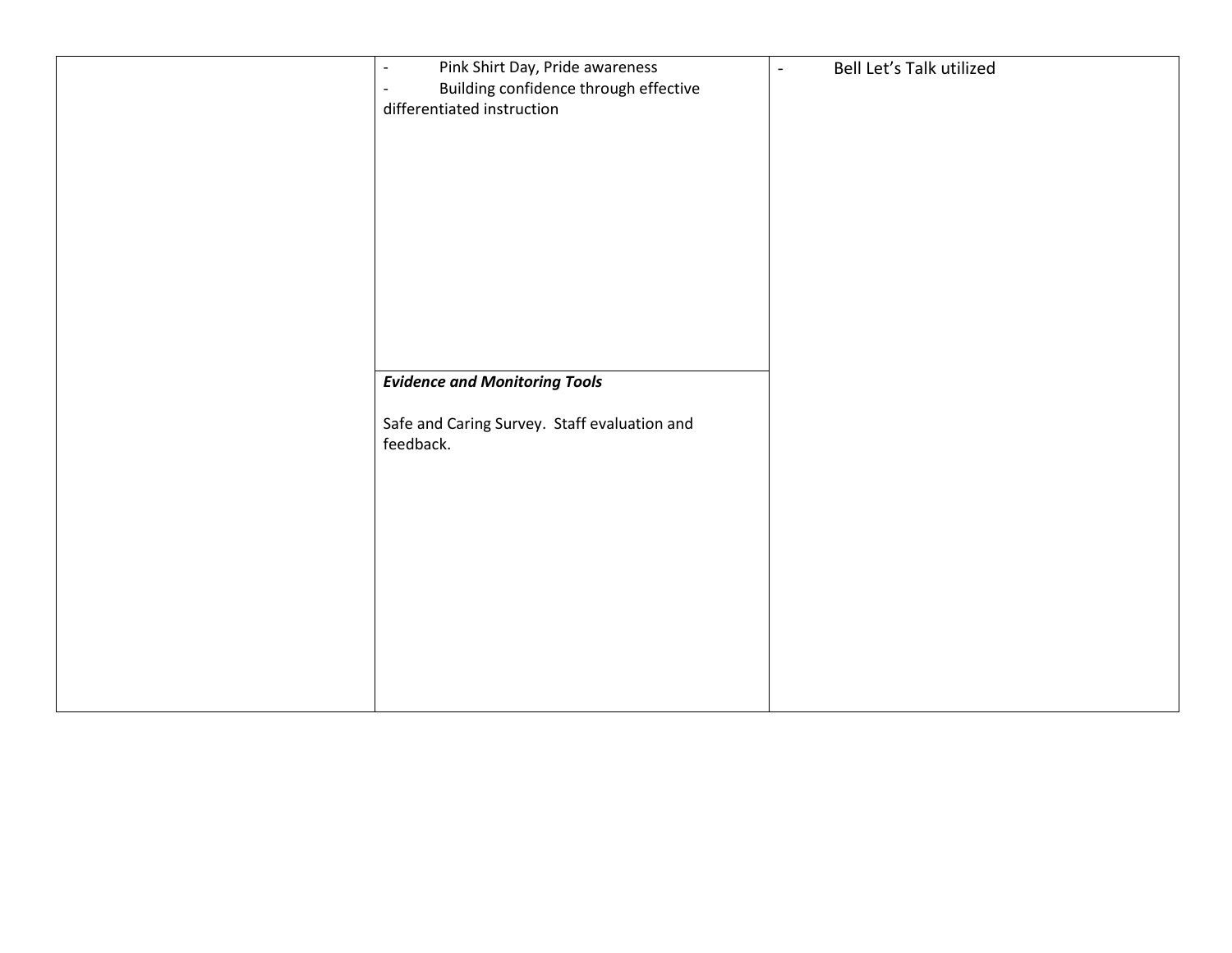## **Board Improvement and Equity Plan Priority: Pathways and Transitions (Ontario Catholic School Graduate Expectations in Action)**

*In the discovery of our gifts we discern who we have been called to be. (Institute of Catholic Education (ICE), 2020)*

All students will have the skills, knowledge and confidence they need to succeed in the future, as they transition from elementary to secondary school and to their *postsecondary pathway: apprenticeship, college, community living, university or the workplace.*

| <b>School Growth Goal</b>                                                                                                                   | Learning Strategy and Monitoring Tool                                                                                                                                                                                                                                                                                                                                                                                                                                                                  | <b>Resources and Supports for Staff/School</b>                                                                                                                                                                                                                                   |
|---------------------------------------------------------------------------------------------------------------------------------------------|--------------------------------------------------------------------------------------------------------------------------------------------------------------------------------------------------------------------------------------------------------------------------------------------------------------------------------------------------------------------------------------------------------------------------------------------------------------------------------------------------------|----------------------------------------------------------------------------------------------------------------------------------------------------------------------------------------------------------------------------------------------------------------------------------|
|                                                                                                                                             |                                                                                                                                                                                                                                                                                                                                                                                                                                                                                                        | Community                                                                                                                                                                                                                                                                        |
| Human Rights and Equity focus to<br>increase student awareness and<br>appreciation for the various pathways and<br>transition opportunities | <b>Learning Strategy/Strategies</b><br>Staff will be cognizant of the following emphases: -<br>My Blueprint usage increased in junior grades<br>All About Me re-emphasis<br>$\overline{\phantom{a}}$<br>Exchange of Info with H.S.<br>Celebrate student voice on PA and in cohort<br>classes<br>Welcome to Kindergarten Presentation to<br>Parents<br>Utilize Ontario Catholic Graduate Expectations<br>as a framework for student growth and self-realization<br><b>Evidence and Monitoring Tools</b> | Staff Connect with High School Guidance for<br>support and deeper understanding of High School<br>needs and expectations.<br>My Blueprint<br>All About Me<br>Guidance presentations to Gr 7 & 8 and target<br>other groups in school<br>Review of transition Guide with Gr 7 & 8 |
|                                                                                                                                             |                                                                                                                                                                                                                                                                                                                                                                                                                                                                                                        |                                                                                                                                                                                                                                                                                  |